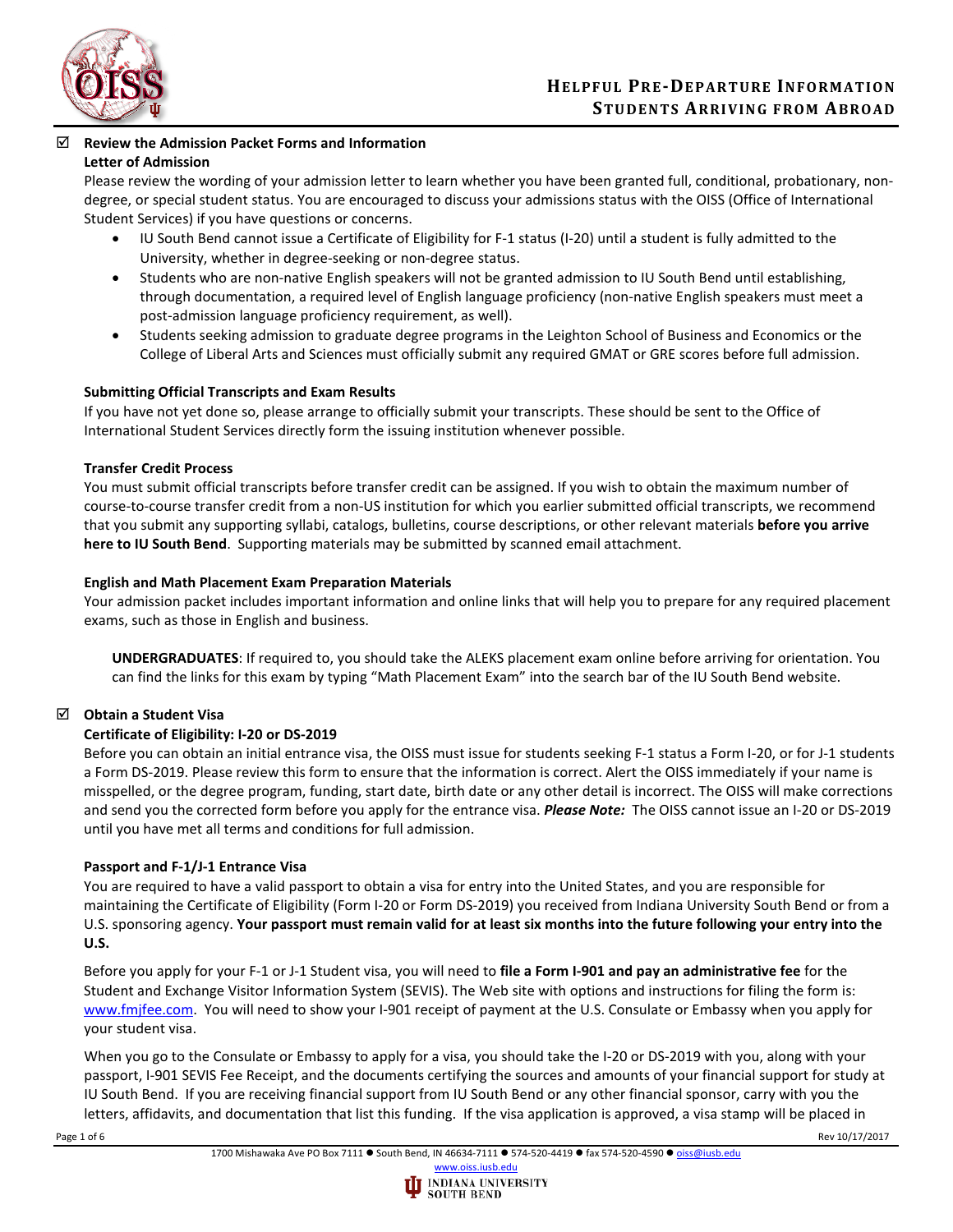

your passport and the documents returned to you. **If you have difficulty obtaining a visa, contact the OISS immediately. Our email address is: [oiss@iusb.edu.](mailto:oiss@iusb.edu)**

## **Prepare and Gather Important Documents**

### **Immigration Documents for Travel and Entry into U.S.**

When travelling, carry your passport with the visa stamp, the I-20 or DS 2019, the I-901 SEVIS Fee Receipt, and the financial support documents on your person. You must present them at the U.S. Port of Entry (usually the airport). **DO NOT PUT THEM IN YOUR CHECKED LUGGAGE!**

## **Home Country License and International Driver's License**

If you plan to drive a motor vehicle in the U.S., you will need to bring your valid driver's license (officially translated into English) from your home country. Further details about applying for an Indiana driver's license can be found at the Bureau of Motor Vehicles Web site: [www.in.gov/bmv/.](http://www.in.gov/bmv/) You encouraged to obtain an International Driver's License before departing your home country.

## **Proof of Date of Birth (for self, spouse and dependents); Marriage Certificate**

If your passport is less than one year old, it is a good idea to bring a certified true copy of your Birth Certificate or other documents that can verify your date of birth. A second form of identification is required to apply for a U.S. Social Security card. Married students should have a marriage certificate at the ready.

## **Health and Immunization Records**

Be sure to bring any health records, such as immunization records, medicine prescription information, etc. with you. Before the start of your second semester of enrollment, you will be required to complete an online form that requests you provide the dates of specific immunizations. You will also be required to review information about meningitis and how you can take steps to prevent contracting meningitis.

• **These documents should be accompanied by an English translation. You will be asked to upload a copy of these documents to complete the Immunization Compliance.** 

### **TB Screen Required after entry to the U.S.**

All students in F and J status will be required to undergo a TB screening after arrival to the United States. These screenings will be available through IU South Bend's Health and Wellness Center and offered as part of orientation.

# **Students with Dependents**

*Please indicate at the time of admission or confirmation of admission whether you will require immigration documents for a spouse or child dependent. In addition to submitting the I-20 dependent form, please note the following requirements:*

**Married Students** – Documentary evidence of a dependent's relationship to an F-1 student must be presented (marriage license in original language with English translation), together with adequate financial resources before the OISS may issue a supporting I-20 for F-2 dependents. In addition, please submit a copy of your spouse's passport page.

**Students with Dependent Children** – Documentary evidence of a dependent's relationship to an F-1 student must be presented (birth certificate, adoption certificate or guardianship certificate in original language with English translation), together with adequate financial resources before the OISS may issue a supporting I-20 for F-2 dependents. In addition, please submit a copy of each child's passport page. **If you will be enrolling your child in the U.S. educational system, please bring proof of attendance at the school in your country (i.e. report cards), detailed course descriptions of their academic work, and immunization records.**

### **Pack Other Important Items**

# **Cultural information and artifacts**

People in the U.S. are very interested in learning more about your country, and you will have many opportunities to make cultural presentations on campus and in the community. Please try to bring examples of your country's culture and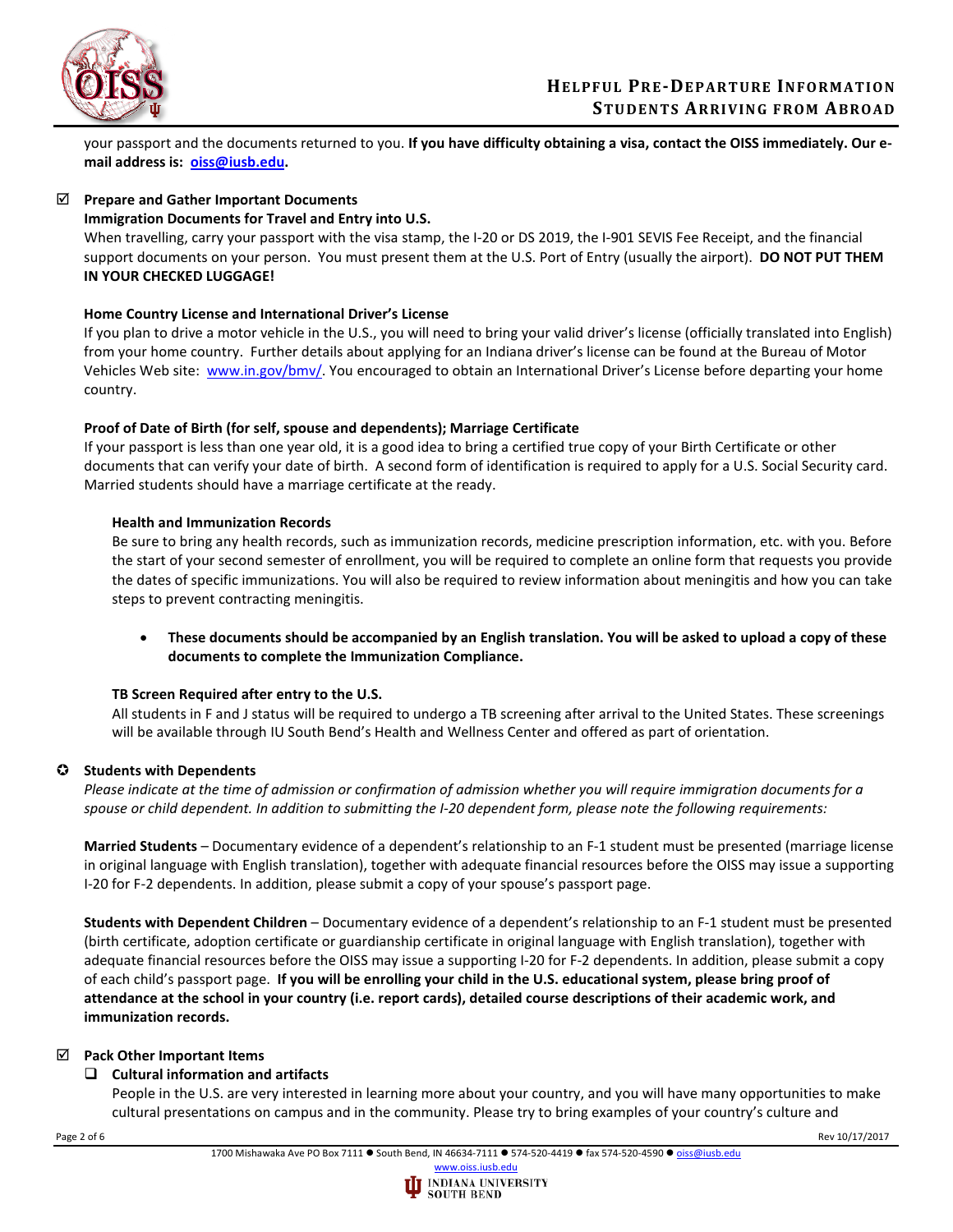

traditions, such as traditional clothing, musical instruments, pictures of your country and family, and other artifacts that are special to your culture or family life.

- **Family photos and mementos**
- **Small home country souvenirs**

It is nice to be able to present small tokens to hosts and new friends.

- **Prescription medication, clearly labeled, and eyeglass prescription; spare pair of eyeglasses** *Remember to check with U.S. Customs if you have questions about the kinds of medication that can be brought into the U.S.*
- **A variety of clothing, but you will be able to buy bulky, cold-weather clothing and boots in South Bend**

## **Traveling to the U.S.**

*Please note that you may only enter the U.S. 30 days prior to the initial start date listed on your I-20 or DS-2019.*

## **Arrival at the Port of Entry**

There will be an immigration "inspection" upon your arrival to the U.S. About an hour before landing, you will receive a Customs Declaration form. Complete this form as instructed by the flight attendant and put the completed form with your passport, I-20 or DS-2019, I-901 SEVIS fee receipt, and financial documentation. The border official/immigration inspector will check your passport, entrance visa, I-20 or DS-2019, I-901 SEVIS fee receipt, and financial documentation upon arrival.

## **Form I-94 Arrival/Departure Record**

The I-94 is the Arrival/Departure Record. Although this record will still be issued as a small, white card at land ports, seaports and airports will no longer issue this document on paper. Rather, the record will be updated online at time of entry by a border official. **It is important that you ensure that your passport has been stamped for arrival and includes the date of admission, class of admission (F-1, F-2, etc.) and the date until which you are admissible. For F-1 and J-1 students and their dependents, this should be noted as D/S for duration of status.** We suggest that you print out a copy of the I-94 record from one of the computer kiosks available to you just after leaving the border official's station at the air or sea port. You may also access the I-94 record online at: www.cbp.gov/I94.

### **Customs Declaration**

After going through immigration at the first point of entry into the U.S., you will need to claim all of your checked luggage and carry it through Customs. The Customs official will check your customs declaration and may inspect your luggage. If you have a connecting flight, you will be able to recheck your luggage after you have gone through the customs inspection process. In order to make this a stress-free experience, be sure to review the regulations surrounding items that may and may not be brought into the U.S. from abroad! Take special care with food, medications, animal products, and electronic equipment.

### **Connecting to South Bend**

*By Air*: South Bend is well connected by air to South Bend Regional Airport from most major ports of entry in the U.S.

*Bus Service from Chicago to South Bend:* Daily bus service is available to and from Chicago/South Bend by Coach USA/United Limo [\(http://www.busville.com/\)](http://www.busville.com/). They operate 7 days a week, including weekends and holidays. The schedule and fares are listed at the Web site above. The service is available from both O'Hare and Midway airports; however, Midway is not an international airport. You can pick up Coach USA/United Limo service at two locations. The first location is within the so-called domestic terminals on the lower level in the Shuttle Bus Center. Follow the arrows! The second stop location is curbside in front of Terminal 5. There are two South Bend bus service-drop offs: South Bend Regional Airport and Notre Dame Avenue.

*Bus Service from Other Cities to South Bend:* Please check the Greyhound Bus schedule for travel from other cities to South Bend:<http://www.greyhound.com/>

*South Shore Train:* You may also opt to take the city train from the airport into Chicago's Randolph Street Station, and then board a South Shore train which stops at the South Bend Regional Airport. This can be an inexpensive and pleasant way to ride into South Bend if you plan to overnight or spend some time in Chicago before arriving in South Bend. The Web site is here: [http://www.nictd.com/.](http://www.nictd.com/)

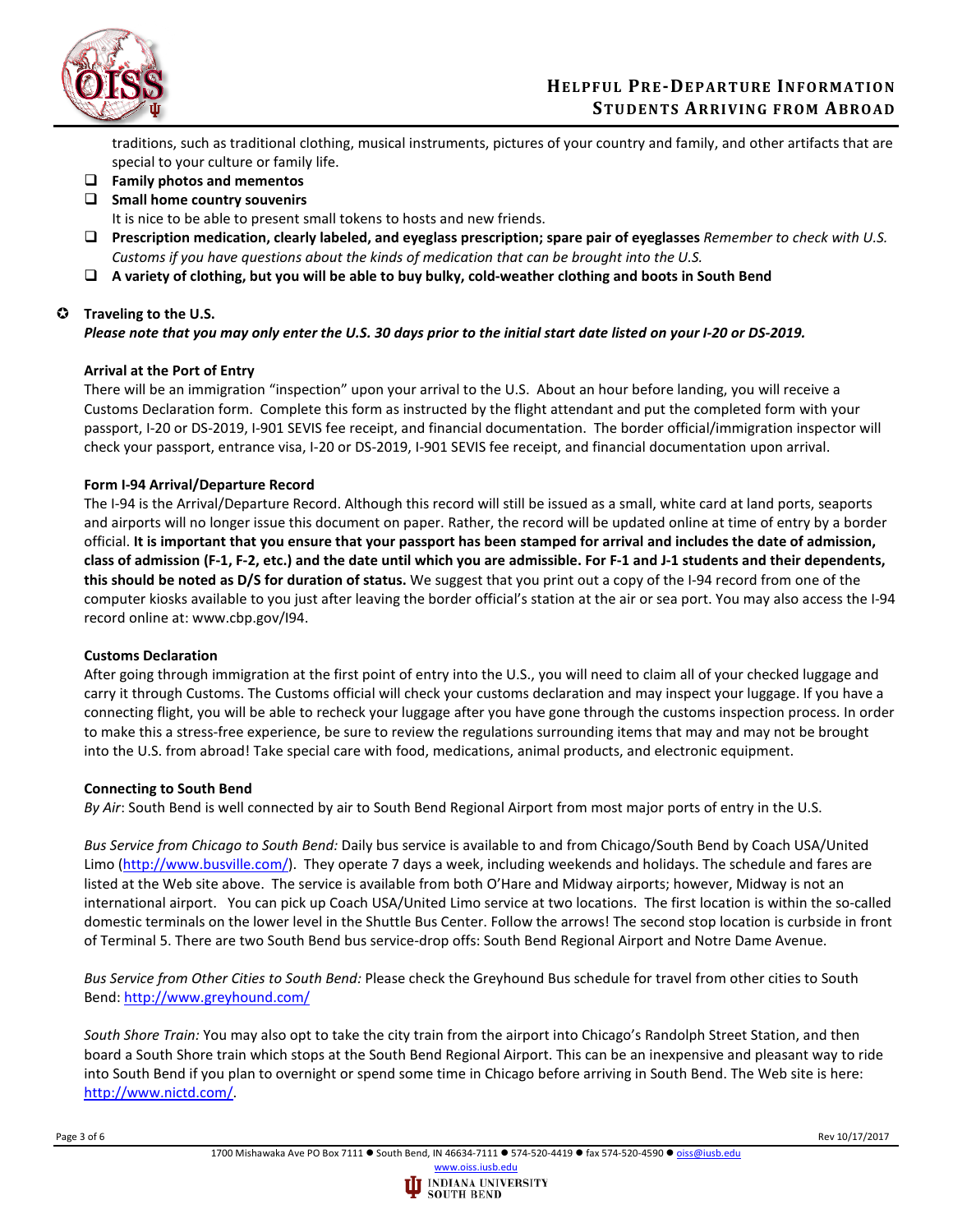

## **First Arrival in South Bend**

Students must make every effort to arrive in South Bend by the date of International Student Orientation, as noted in the admission letter. This date is prior to the beginning of classes each semester or summer session. Since University offices are closed on Saturdays, Sundays, and holidays, it is wise to avoid arriving on these days.

If circumstances arise which prevent you from arriving in South Bend by the date specified, you MUST contact the OISS by email, fax, or telephone for advisement. Keep in mind that if you are not able to arrive by the date specified on your I-20 or DS-2019, you must postpone your admission until a later semester.

Once your travel plans are confirmed, please send your arrival information to the OISS via email (oiss@iusb.edu), including the date and time of your arrival, airline, and flight/bus/train number. If your travel plans are subsequently changed, you should notify the OISS immediately.

Should you require EMERGENCY assistance upon your arrival in the U.S. or South Bend, telephone the OISS at (574) 520-4419 Monday through Friday between the hours of 8am and 5pm. If unable to reach the OISS, please notify the IU South Bend Campus Police office at (574) 520-4239.

All international students, research/scholars, and visitors MUST register at the OISS by the next working day after they arrive. The office is open 8am until 5pm Monday through Friday. We are located in the Administration Building, first floor, and our telephone number is (574) 520-4419. Bring all of your admission and travel documents with you including those of any dependents who are traveling with you. At this time, we will answer your questions and give you information about orientation. An orientation period is planned at the beginning of each semester to help you make the adjustment to IU South Bend and American living.

### **Expenses**

It is important that you realistically estimate your educational and living expenses at IU South Bend. Make certain that you will have sufficient funds available through your proposed stay to meet all of your needs. The possibility of obtaining financial assistance at IU South Bend is extremely limited, although you are encouraged to apply online for the IU South Bend scholarship packet by March 1 of each year. You should not expect to receive a scholarship award in the first year after initial enrollment, unless you have already been notified of financial assistance in your admission letter or a subsequent First-Year Award letter. Estimated minimum expenses for an academic year of study at IU South Bend are based upon projected tuition and living costs. Please note that these estimates do not include the cost of tuition, books, or room and board during the summer sessions. Additional funds must be available for these expenses.

### *International Student Fee Remission Scholarship*

Students may apply for the International Student Fee Remission Scholarship in the second semester of enrollment. Students who meet the eligibility requirements may be awarded up to 40 percent of the out-of-state tuition rate.

### **Traveling and Temporary Housing Expenses**

Review your itinerary from start to finish so you can plan for expenses related to meals and transportation along the way. The travel section outlines options and estimated costs for local travel between airports and South Bend. If you are not able to move into your permanent housing, you should also plan for the costs associated with a temporary stay in a hotel.

### **Money for Immediate Expenses/Exchanging Foreign Currency**

Students should be able to access approximately \$6000.00 upon arrival to IU South Bend. Those renting off-campus apartments will likely need to pay the first month's rent, together with a deposit. You will also need to purchase food and some clothing, as well as household and school supplies. Books, insurance, and local transportation and temporary lodging will also figure into your first expenses. **It is a challenge to exchange foreign currency once in South Bend. If you seek to make an exchange, you are best served in the larger cities as you pass through the airport.**

### **Transfer of Funds**

If you expect to receive money from outside the United States while at IU South Bend, be sure that all the necessary

Page 4 of 6 Rev 10/17/2017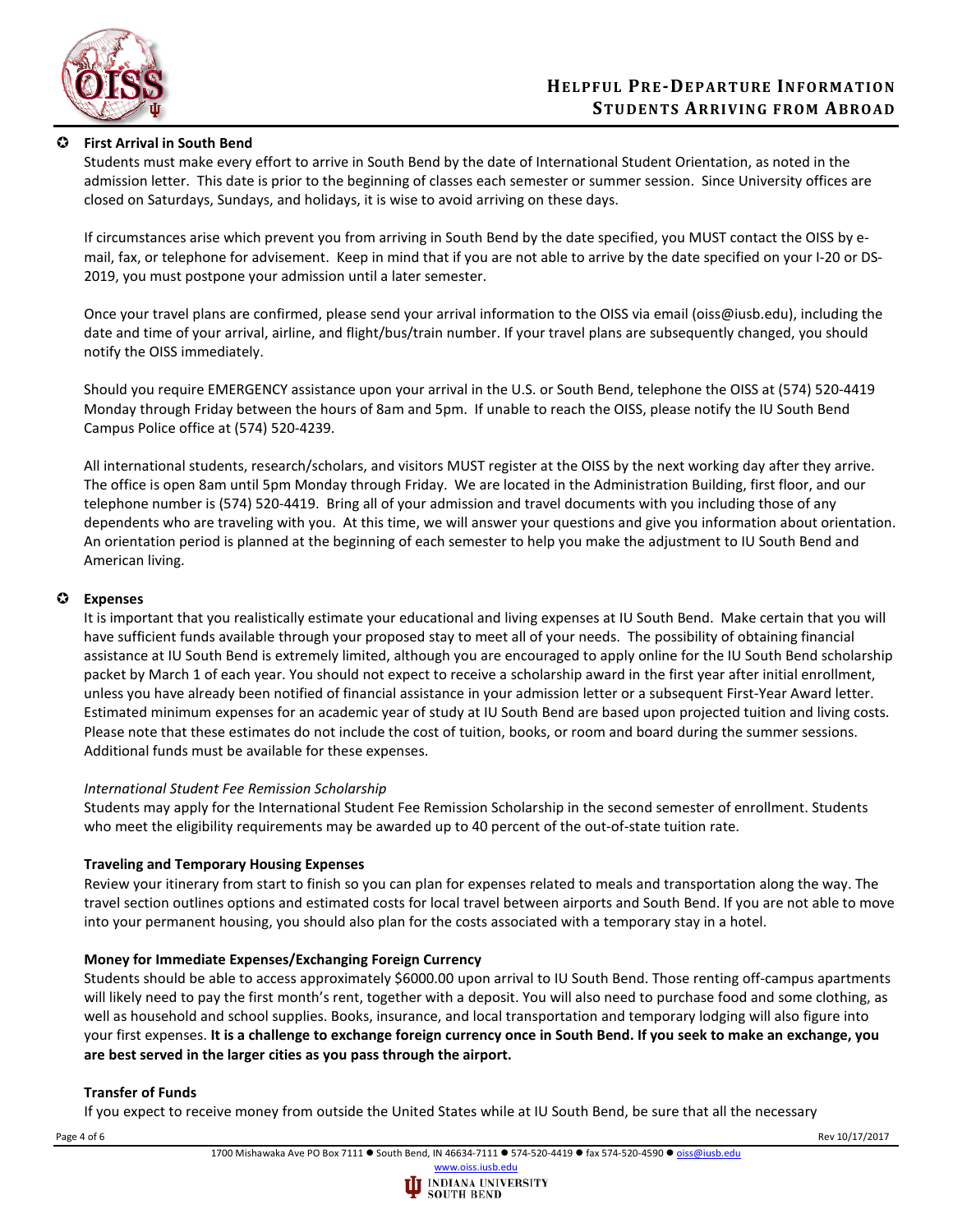

arrangements have been made for the transfer of these funds **before you depart** your home country. To determine the necessary procedure, consult a bank or currency exchange official in your home country.

If your government requires an official university certification of your enrollment before they will approve the transfer of funds, you may obtain this certification from the Office of the Registrar after you have registered for classes.

### **Tuition, Fees, and Educational Expenses**

Tuition fees are due the same day you register for classes. If you cannot pay the full amount right away, please go to the Bursar's office to make payment arrangements. A payment plan in which you make scheduled payments throughout the semester may be arranged. Here is a link to the Bursar's Web site explaining payment options: [https://www.iusb.edu/bursar/billing/payment\\_plans.php](https://www.iusb.edu/bursar/billing/payment_plans.php) Educational expenses may include special laboratory fees or compensation for music accompanists. Books and supplies for classes must be purchased separately and may cost U.S. \$400- \$600 per semester.

### **Housing**

### **Temporary Housing**

If you are not able to move in immediately to your permanent housing, please arrange for a temporary stay at the hotel you find most convenient to campus or local transportation. There is a hotel near the South Bend airport with bus service into the city. Likewise, there are several hotels in downtown South Bend near bus lines that pass by IU South Bend's campus. Costs can range from \$60.00 to \$100.00 a night.

Students who are contracted to live in on-campus housing prior to arrival should discuss terms and costs of an early arrival with Housing and Residence Life staff: [housing.iusb.edu](https://www.iusb.edu/housing/)

### **On-Campus Housing**

Apartment-style, University-sponsored student housing is available on campus. One- bedroom, two-bedroom, and fourbedroom units are available. Further information regarding housing amenities, move-in dates, and cost, together with an application form are included with this admissions package.

Your housing application must be submitted with a housing prepayment of US \$200 made payable to Indiana University South Bend. If you make the deposit via wire transfer, there is also a fee for this service. This deposit is non-refundable. If, after your arrival you decide not to live in University-sponsored housing, your deposit will not be returned. If you pay the US \$200 deposit and live in IU South Bend housing, then the deposit will be considered a damage deposit. This is refundable when you leave, although the University may subtract costs for cleaning or repairs. Housing is assigned on a first come, first serve basis depending on the date your housing application is received.

### **Off-Campus Housing**

You are advised to begin your search for an apartment or other permanent, off-campus accommodations before you arrive in South Bend, but you are encouraged not to sign an off-campus lease or housing contract until you have been able to inspect the property. Renting an apartment or room usually requires a damage deposit in addition to one month's rent in advance that could total U.S. \$800 or more.

### **Household Furnishings**

Although IU South Bend River Crossing Apartments are equipped with sofa, chairs, dining table, bed, desk, stove, oven, and refrigerator, the following items are NOT included: lamps, bedding and bath linens, pots, pans, dishes. Some off-campus apartments are furnished with sofa, couch, bed, etc, and almost always include a stove, oven, and refrigerator, but any apartment advertised as unfurnished will not include beds, sofas, chairs, and dining table. If possible, you should bring at least one set of bed and bath linens with you so that you will be prepared to move into your apartment when you arrive, although you can certainly arrange to purchase other household items after you arrive in South Bend.